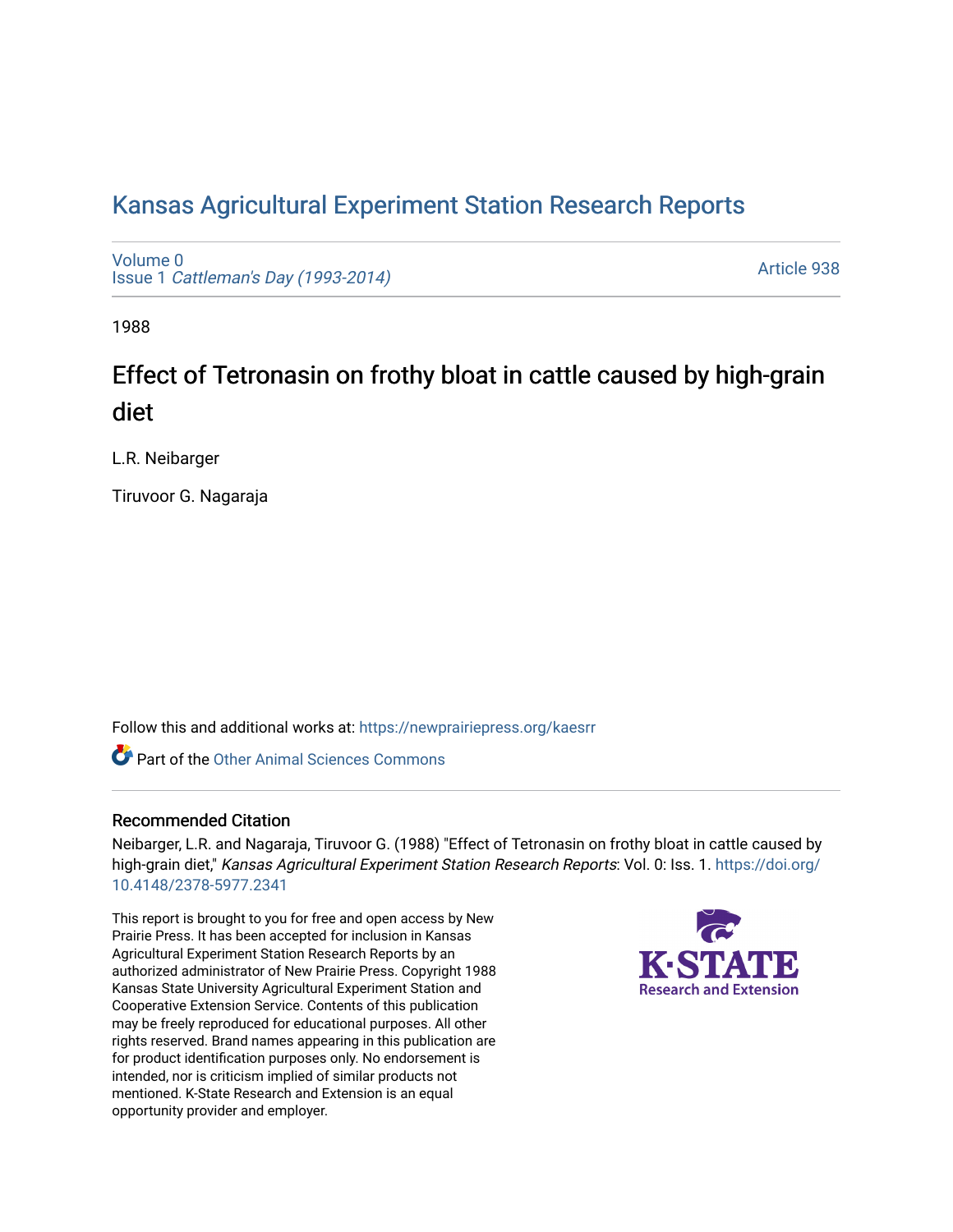## Effect of Tetronasin on frothy bloat in cattle caused by high-grain diet

### **Abstract**

Feeding Tetronasin reduced incidence of frothy bloat in cattle fed a high-grain diet. The effective dose was 0.25 mg/kg body weight when administered prior to the onset of frothy bloat. At 0.15 mg/kg body weight, the antibiotic was less effective but the degree of bloat was considerably less than that of steers fed no antibiotic. Tetronasin also reduced the severity of bloat in steers that were already bloating prior to its administration.

## Keywords

Kansas Agricultural Experiment Station contribution; no. 88-363-S; Cattlemen's Day, 1988; Report of progress (Kansas State University. Agricultural Experiment Station and Cooperative Extension Service); 539; Beef; Tetronasin; Bloat; High-grain diet

### Creative Commons License



This work is licensed under a [Creative Commons Attribution 4.0 License](https://creativecommons.org/licenses/by/4.0/).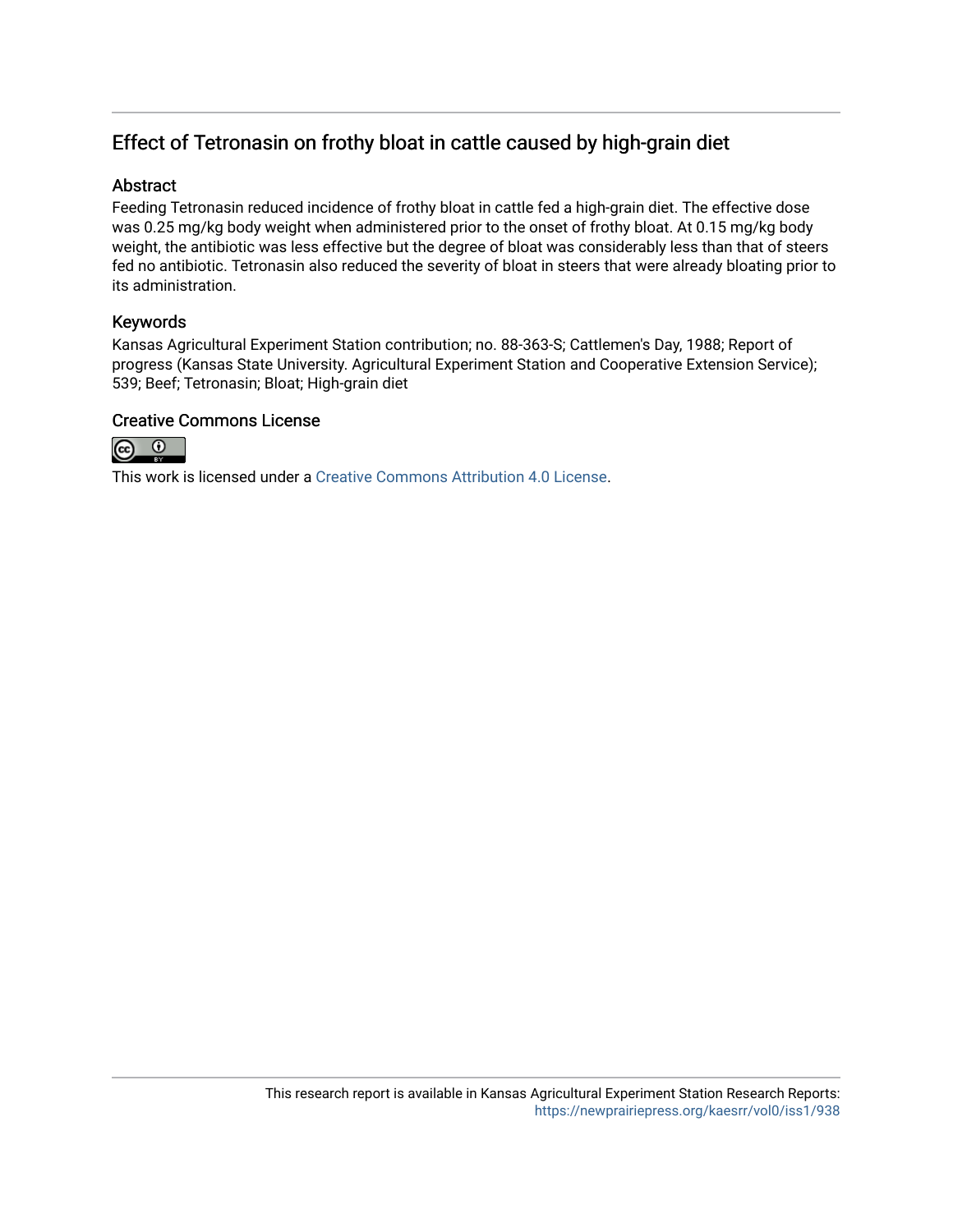

## Effect of Tetronasin on Frothy Bloat In Cattle Caused by High-Grain Diet<sup>1</sup>

Lisa R. Neibarger and T.G. Nagaraja

#### Summary

Feeding Tetronasin reduced incidence of frothy bloat in cattle fed a high-grain The effective dose was 0.25 mg/kg body weight when administered prior to diet. the onset of frothy bloat. At 0.15 mg/kg body weight, the antibiotic was less effective but the degree of bloat was considerably less than that of steers fed no antibiotic. Tetronasin also reduced the severity of bloat in steers that were already bloating prior to its administration.

#### Introduction

Feedlot or grain bloat is a frothy bloat resulting from the development of foam When cattle are fed high-grain diets, gas from normal ruminal in the rumen. microbial fermentation becomes trapped in the digesta and forms foam. The foam inhibits eructation and causes bloat.

It is recognized that rumen microorganisms are involved in causing bloat. Coopers Animal Health, Inc. has developed a new feed additive ionophore antibiotic, Tetronasin, which has shown promise for improving feed efficiency and weight gain of feedlot cattle. We studied the effect of Tetronasin in controlling feedlot bloat.

#### **Experimental Procedures**

Nine ruminally cannulated steers adapted to an all-alfalfa hay diet were switched to a high-concentrate, bloat provocative diet. The diet was 60% cracked sorghum grain, 16% soybean meal, 22% dehydrated alfalfa pellets, 1% salt, and 1% dicalcium phosphate.

The change-over from the all-hay diet was accomplished in about 10 days. Steers were allocated at random to one of three treatment groups. The control group received no antibiotic and the remaining two groups received Tetronasin at 0.15 or 0.25 mg/kg body weight, respectively. Antibiotic feeding, administered as a topdressing, was initiated with the grain feeding.

 $1$ Tetronasin is an experimental feed additive and is not yet approved for use in cattle.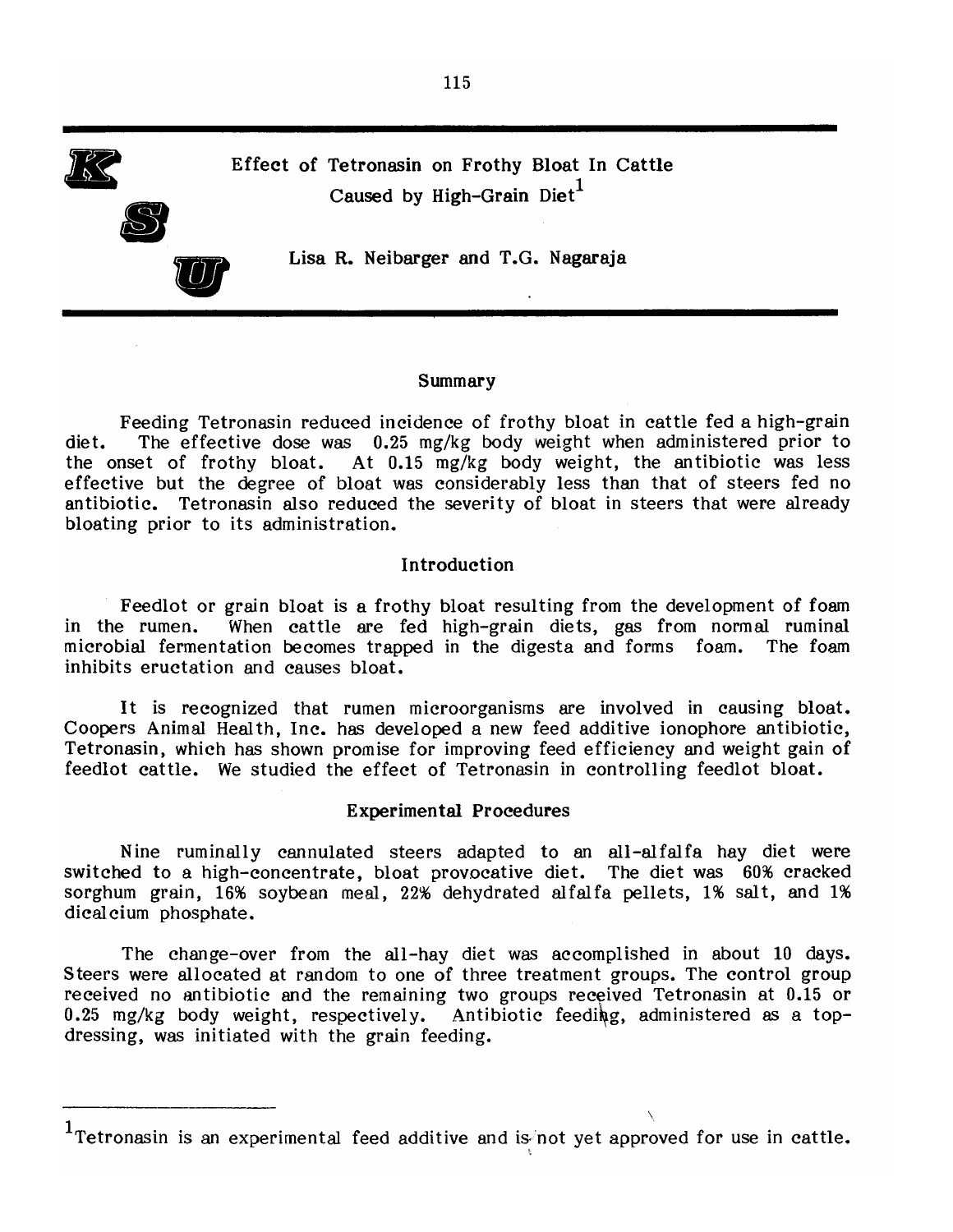Ruminal contents of each steer were examined daily (3 hours after morning feeding) to assess the frothiness. The degree of bloat was visually scored in onehalf units using the following scale:

 $0 = no$  froth

- $1$  = slight froth in the rumen, but no pressure and abdominal distension
- $2$  = definite froth with sufficient pressure to expel froth from the fistula when the cap was opened
- $3$  = definite froth with sufficient pressure to cause abdominal distension on the left side
- $4$  = definite froth with sufficient pressure to cause abdominal distension of the left and right side
- 5 = definite froth, severe abdominal distension, animal in extreme distress, terminal unless pressure is relieved

The treatment period lasted for 6 weeks. Then antibiotic feeding was terminated for the treatment group and the control group was fed the antibiotic at 0.25 mg/kg body weight. This "switchback" phase lasted for 4 weeks.

#### Results and Discussion

The control group (no antibiotic) began to bloat within 3 days after completing the switch to the bloat provocative diet. All three steers bloated consistently with a bloat score of 2.0 or higher. Steers fed Tetronasin at 0.15 mg/kg had consistently lower bloat scores than the control group (Table 32.1). However, after 3 weeks, two of the three steers began to bloat slightly (average bloat score less than 1.6) and there was a trend toward a gradual increase in the bloat score. Tetronasin at 0.25 mg/kg body weight was extremely effective in preventing bloat in steers fed the bloat-provocative grain diet. Only occasionally did those steers exhibit slight froth in the rumen.

During the switchback phase, both groups of steers that had the antibiotics withdrawn began to bloat and had an average bloat score of 2 within 2 weeks. Control steers that started receiving antibiotic in their feed began to respond to the drug in about 2 weeks.